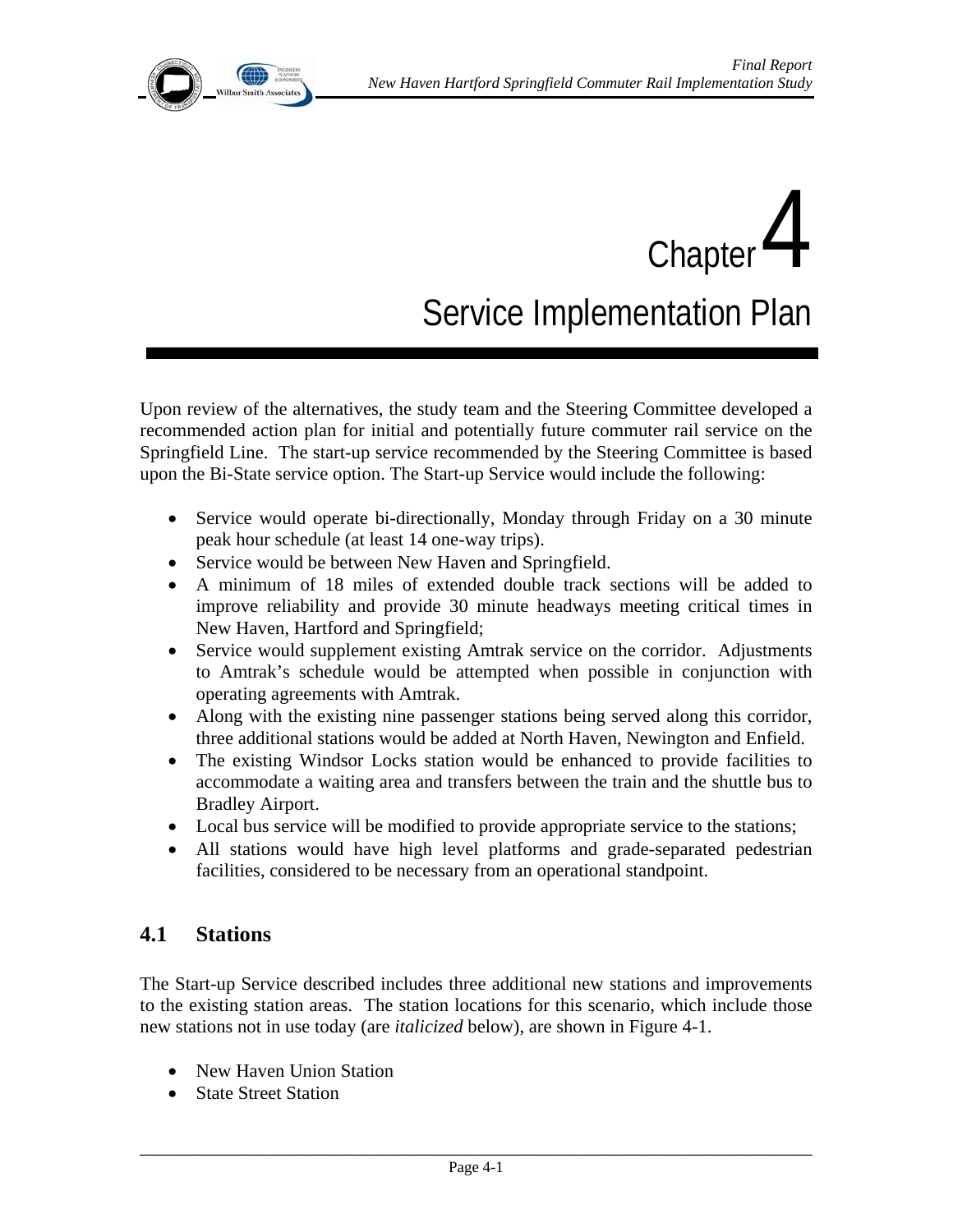

# **Recommended Action Stations**

New Haven - Hartford - Springfield Commuter Rail Feasibility Study





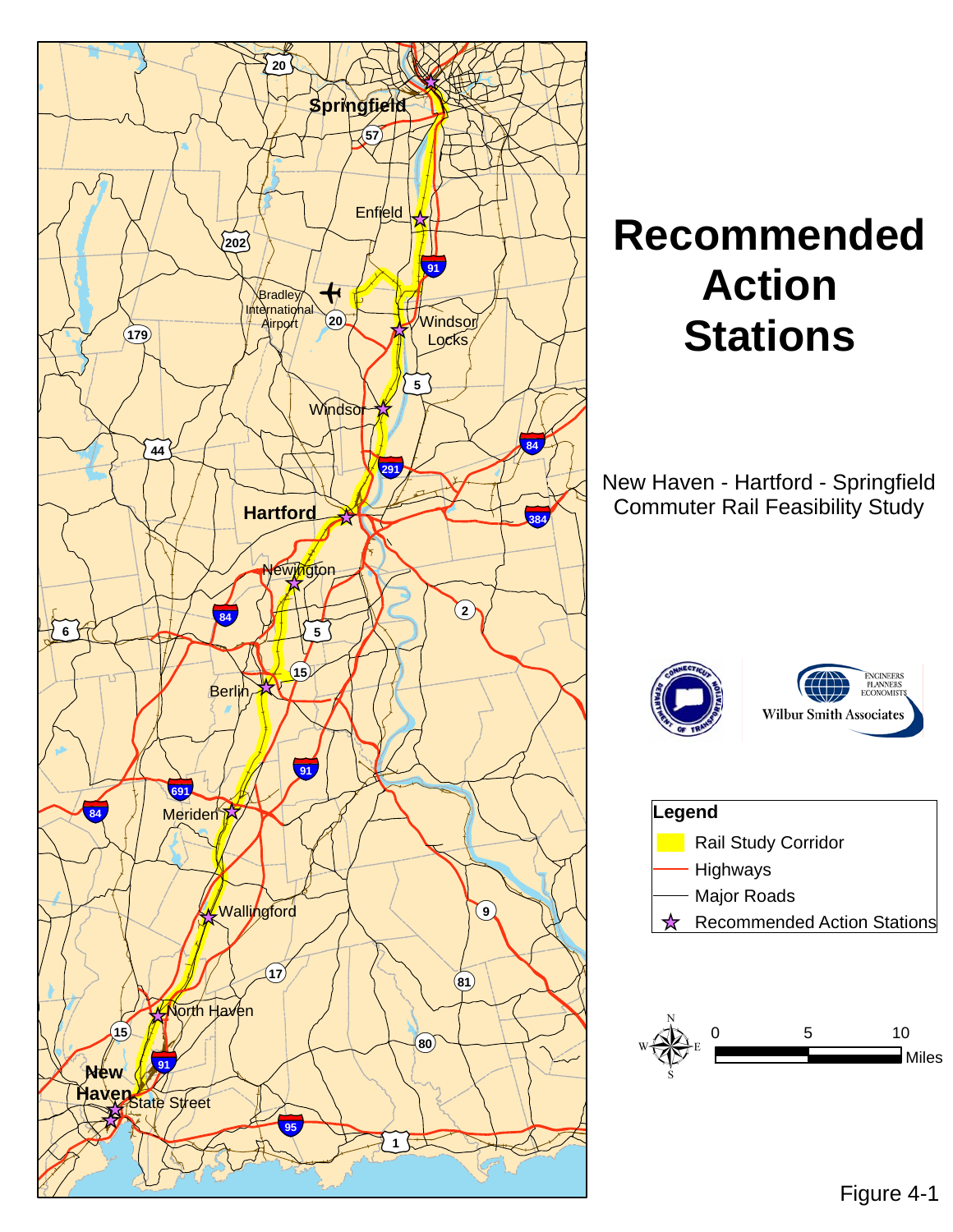

- *North Haven / Hamden Station (at Route 40 connector)*
- Wallingford Station
- Meriden Station
- Berlin Station
- *Newington Station (adjacent to New Britain Busway station)*
- Hartford Union Station
- Windsor Station
- Windsor Locks Station
- *Enfield Station (at Bigelow Commons in Thompsonville)*
- Springfield Union Station

All stations would include high-level platforms, pedestrian amenities with grade separated crossings, bicycle storage and racks, and any additional parking required to accommodate projected ridership. Plan-level drawings of each start-up station are shown in Figure 4-2 through Figure 4-12.

# **4.2 Schedule**

Rail Traffic Controller (RTC) simulation software was used to evaluate a Recommended Action schedule. Under ideal operating conditions, the upgraded railroad would easily provide a high degree of service reliability. This alternative calls for a minimum of 18 miles of added double track to accommodate passing points for the proposed passenger service schedule. If emergency or operating conditions should require closing one of the tracks, trains during the peak periods could experience delays up to 10 to 15 minutes due to single track operation. Delays would be less during off-peak periods when trains operate at greater headways. These operations would require adjustment of freight operations on the line to occur outside the peak periods.

Table 4-1 shows the illustrative weekday schedules for the Recommended Action. This schedule includes 8 round-trips per day, with an attempt to meet the following times:

- Morning work start times in New Haven from the north
- Morning work start times in Hartford from the north and south
- Morning work start times in Springfield from the south
- Morning connections to Metro North and Shore Line East service in New Haven from the north
- Morning connections from Metro North and Shore Line East service in New Haven from the south/west/east
- Afternoon work end times in New Haven heading north
- Afternoon work end times in Hartford heading north and south
- Afternoon work end times in Springfield heading south
- Afternoon connections from Metro North and Shore Line East service in New Haven from the south/west/east
- Afternoon connections to Metro North service in New Haven from the north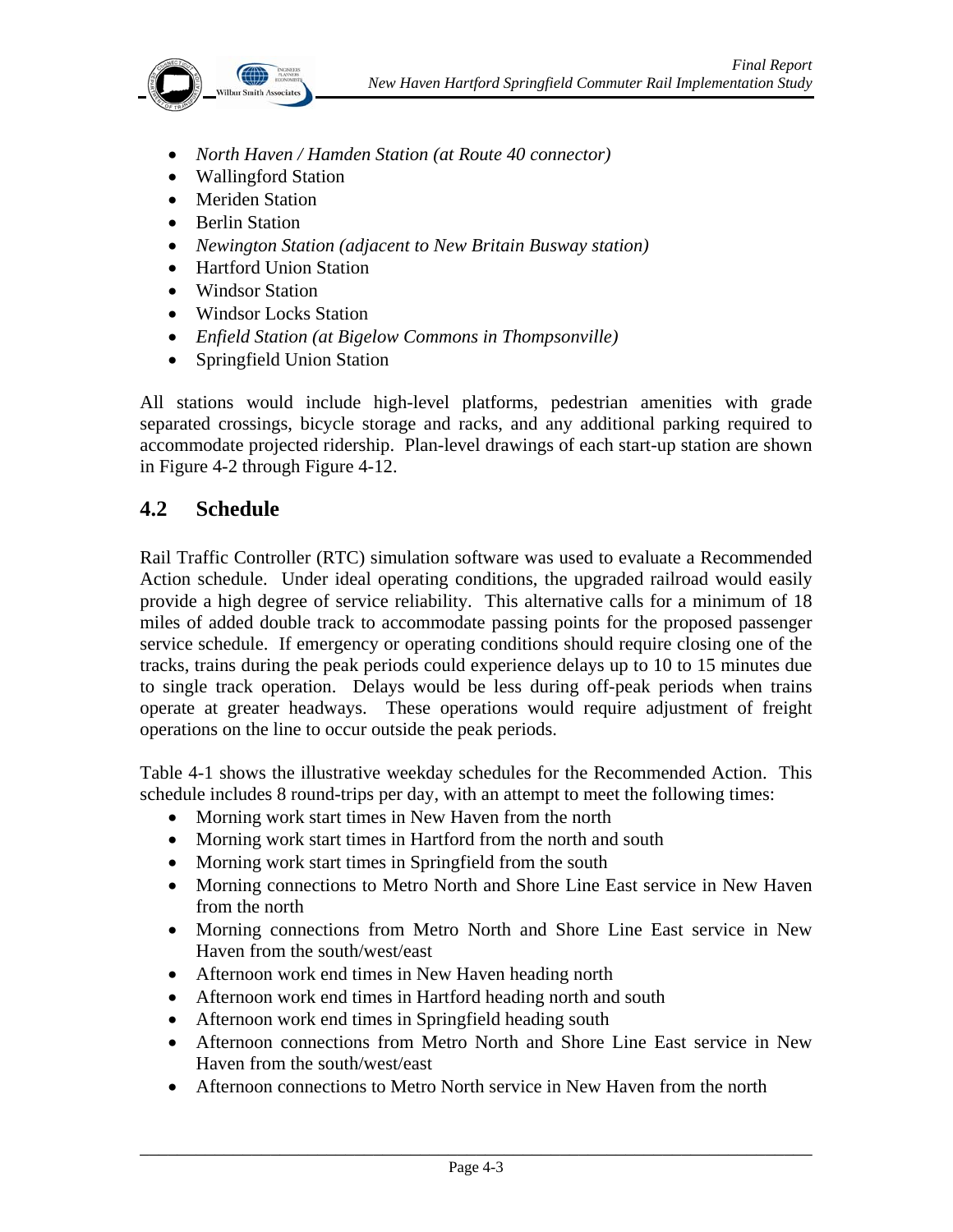

#### **Table 4-1 Illustrative Schedules**

| Southbound          |             |        |             |             |        |             |           |        |        |        |             |        |      |             |      |        |
|---------------------|-------------|--------|-------------|-------------|--------|-------------|-----------|--------|--------|--------|-------------|--------|------|-------------|------|--------|
| AM                  |             |        |             |             |        |             | <b>PM</b> |        |        |        |             |        |      |             |      |        |
|                     | <b>CDOT</b> | Amtrak | <b>CDOT</b> | <b>CDOT</b> | Amtrak | <b>CDOT</b> | Amtrak    | Amtrak | Amtrak | Amtrak | <b>CDOT</b> | Amtrak | CDOT | <b>CDOT</b> | CDOT | Amtrak |
| Station             | #1          | #141   | #3          | #5          | #495   | #7          | #471      | #493   | #55    | #437   | #9          | #475   | #11  | #13         | #15  | #477   |
| Springfield         | 5:20        | 5:50   | 6:20        | 6:50        | 7:20   | 7:50        | 8:20      | 10:40  | 12:55  | 2:10   | 3:30        | 4:00   | 4:30 | 5:00        | 5:35 | 6:05   |
| Enfield             | 5:32        | 6:03   | 6:32        | 7:02        | 7:33   | 8:02        | 8:33      | 10:53  |        | 2:22   | 3:42        | 4:12   | 4:42 | 5:16        | 5:48 | 6:18   |
| Windsor Locks       | 5:43        | 6:14   | 6:43        | 7:13        | 7:43   | 8:15        | 8:44      | 11:04  |        | 2:33   | 3:53        | 4:23   | 4:53 | 5:27        | 5:58 | 6:29   |
| Windsor             | 5:49        | 6:20   | 6:49        | 7:19        | 7:49   | 8:21        | 8:50      | 11:10  |        | 2:38   | 3:58        | 4:29   | 4:59 | 5:33        | 6:04 | 6:35   |
| Hartford            | 5:58        | 6:29   | 6:58        | 7:28        | 7:59   | 8:30        | 8:59      | 11:19  | 1:31   | 2:48   | 4:08        | 4:38   | 5:08 | 5:42        | 6:13 | 6:45   |
| Newington           | 6:06        | 6:38   | 7:06        | 7:36        | 8:07   | 8:38        | 9:08      | 11:28  |        | 2:55   | 4:15        | 4:45   | 5:16 | 5:50        | 6:21 | 6:53   |
| Berlin              | 6:13        | 6:45   | 7:13        | 7:43        | 8:15   | 8:45        | 9:17      | 11:35  | 1:46   | 3:02   | 4:22        | 4:52   | 5:23 | 5:57        | 6:28 | 7:00   |
| Meriden             | 6:23        | 6:55   | 7:23        | 7:53        | 8:24   | 8:55        | 9:27      | 11:45  | 1:58   | 3:11   | 4:31        | 5:01   | 5:32 | 6:07        | 6:38 | 7:11   |
| Wallingford         | 6:31        | 7:03   | 7:31        | 8:01        | 8:33   | 9:03        | 9:35      | 11:54  |        | 3:19   | 4:39        | 5:09   | 5:40 | 6:15        | 6:46 | 7:20   |
| North Haven         | 6:38        | 7:11   | 7:38        | 8:08        | 8:40   | 9:10        | 9:43      | 12:01  |        | 3:26   | 4:46        | 5:16   | 5:48 | 6:23        | 6:53 | 7:27   |
| <b>State Street</b> | 6:45        | 7:18   | 7:46        | 8:14        | 8:48   | 9:17        | 9:50      | 12:09  |        | 3:34   | 4:54        | 5:24   | 5:55 | 6:30        | 7:00 | 7:35   |
| New Haven           | 6:49        | 7:22   | 7:49        | 8:18        | 8:51   | 9:21        | 9:54      | 12:12  | 2:20   | 3:39   | 5:02        | 5:27   | 5:58 | 6:34        | 7:04 | 7:39   |
|                     |             |        |             |             |        |             |           |        |        |        |             |        |      |             |      |        |

| Northbound |  |
|------------|--|
|            |  |

|                     | AM          |             |      |      |        |        | <b>PM</b> |        |      |        |      |        |      |      |        |        |
|---------------------|-------------|-------------|------|------|--------|--------|-----------|--------|------|--------|------|--------|------|------|--------|--------|
| Station             | <b>CDOT</b> | <b>CDOT</b> | CDOT | TOCE | Amtrak | Amtrak | Amtrak    | Amtrak | CDOT | Amtrak | CDOT | Amtral | CDOT | CDOT | Amtrak | Amtrak |
|                     | #2          | #4          | #6   | #8   | #490   | #470   | #56       | #474   | #10  | #486   | #12  | #476   | #14  | #16  | #494   | #148   |
| New Haven           | 5:50        | 6:20        | 6:50 | 7:50 | 9:00   | 10:15  | 2:55      | 2:15   | 3:30 | 4:00   | 4:30 | 5:00   | 5:30 | 6:10 | 7:25   | 8:30   |
| <b>State Street</b> | 5:53        | 6:23        | 6:53 | 7:53 | 9:03   | 10:18  |           | 2:18   | 3:33 | 4:03   | 4:33 | 5:03   | 5:33 | 6:13 | 7:28   | 8:33   |
| North Haven         | 6:00        | 6:30        | 7:04 | 8:01 | 9:11   | 10:25  |           | 2:25   | 3:41 | 4:11   | 4:41 | 5:10   | 5:40 | 6:21 | 7:36   | 8:41   |
| Wallingford         | 6:07        | 6:39        | 7:12 | 8:09 | 9:19   | 10:33  |           | 2:32   | 3:48 | 4:18   | 4:49 | 5:18   | 5:48 | 6:28 | 7:43   | 8:48   |
| Meriden             | 6:16        | 6:47        | 7:21 | 8:17 | 9:27   | 10:41  | l:20      | 2:41   | 3:56 | 4:27   | 4:57 | 5:27   | 5:57 | 6:36 | 7:51   | 8:57   |
| Berlin              | 6:26        | 6:57        | 7:31 | 8:27 | 9:37   | 10:51  | 1:32      | 2:51   | 4:06 | 4:37   | 5:07 | 5:37   | 6:07 | 6:46 | 8:01   | 9:08   |
| Newington           | 6:32        | 7:04        | 7:37 | 8:34 | 9:44   | 10:58  |           | 2:58   | 4:14 | 4:45   | 5:14 | 5:43   | 6:13 | 6:53 | 8:09   | 9:15   |
| Hartford            | 6:40        | 7:11        | 7:45 | 8:42 | 9:52   | 1:06   | l:47      | 3:05   | 4:21 | 4:53   | 5:22 | 5:51   | 6:22 | 7:00 | 8:17   | 9:23   |
| Windsor             | 6:48        | 7:20        | 7:54 | 8:50 | 10:01  | 11:15  |           | 3:15   | 4:31 | 5:03   | 5:31 | 5:59   | 6:35 | 7:09 | 8:26   | 9:33   |
| Windsor Locks       | 6:55        | 7:26        | 8:00 | 8:57 | 10:07  | 11:21  |           | 3:20   | 4:37 | 5:09   | 5:37 | 6:06   | 6:41 | 7:15 | 8:32   | 9:39   |
| Enfield             | 7:05        | 7:37        | 8:17 | 9:07 | 10:18  | 1:32   |           | 3:31   | 4:47 | 5:20   | 5:48 | 6:16   | 6:52 | 7:25 | 8:42   | 9:50   |
| Springfield         | 7:18        | 7:50        | 8:30 | 9:21 | 10:31  | 1:50   | 2:22      | 3:44   | 5:01 | 5:33   | 6:06 | 6:29   | 7:05 | 7:39 | 8:56   | 10:03  |

Notes: Commuter schedules are illustrative, based on RTC simulation of train operations. Amtrak schedules are March 2004 schedules, with assumed additional stops. Source: Amtrak, Wilbur Smith Associates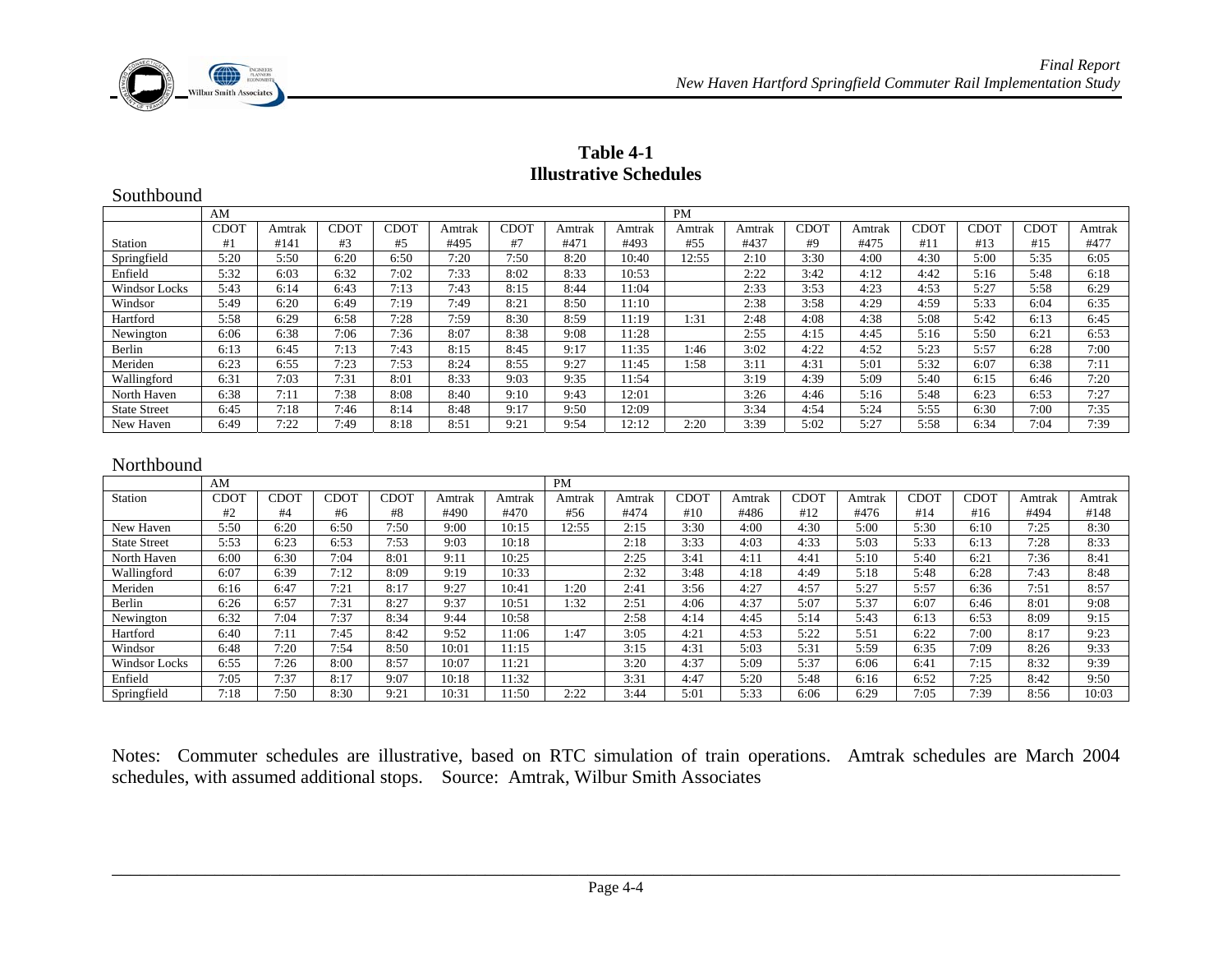

The schedule presented in Table 4-1 demonstrates one potential plan for commuter rail stopping at each station along the line. During further development and refinement of this plan, consideration can be given to including express service directly from the New Haven Line to Hartford and Springfield. The average travel time from New Haven to Springfield, including all stops is 1 hour 30 minutes. If an express train were to operate with stops only in New Haven, Hartford and Springfield (eliminating intermediate stops), the average travel time would be reduced by approximately 15 minutes. However, with the limited stops, corresponding ridership may also be substantially reduced along the line. Further analysis would have to be conducted for such service.

# **4.3 Ridership Levels**

The New Haven to Springfield commuter rail service has the ability to attract the following four different types of potential users:

- 1. Commuters accessing employment hubs in New Haven, Hartford and Springfield;
- 2. Intercity rail ridership to points off the corridor, specifically connections to the Amtrak service in New Haven and Springfield;
- 3. Users that would have access to Bradley International Airport (BDL); and
- 4. Off-peak non-commuter and weekend users.

In the Maximum Build Scenario, a different approach to developing ridership forecasts was developed for each of the four different types of riders. The primary basis for calculating ridership on the line was the ConnDOT model, which is primarily a commuter model using population and employment to calculate expected trips. In addition, the Maximum Build Scenario included substantial off-peak service (business and recreational trips as well as airport service) and replaced the existing Amtrak trains (intercity trips), therefore additional techniques for developing ridership beyond the ConnDOT model were developed. This ridership is presented in the alternatives report.

The Recommended Action includes primarily peak hour service, plus existing Amtrak service mid-day and on weekends. Therefore, the ridership projection includes primarily commuter ridership, described in further detail below. In addition to the commuter ridership, a factor of 10% was added for non-commuters. Substantial off-peak ridership and airport ridership would not be realized without substantial off-peak and weekend service on the line.

## **4.3.1 Commuter Ridership**

The ConnDOT model is a statewide model encompassing the roadway and transit networks in the entire state of Connecticut. Using the ConnDOT year 2025 no-build model, the nine Connecticut stations from North Haven north were added to the model with service headways of 30 minutes in the peak hours. Because the adjoining states, Massachusetts, New York and Rhode Island are treated as externals to the model, an offmodel calculation of trips from Springfield was added to the model results for the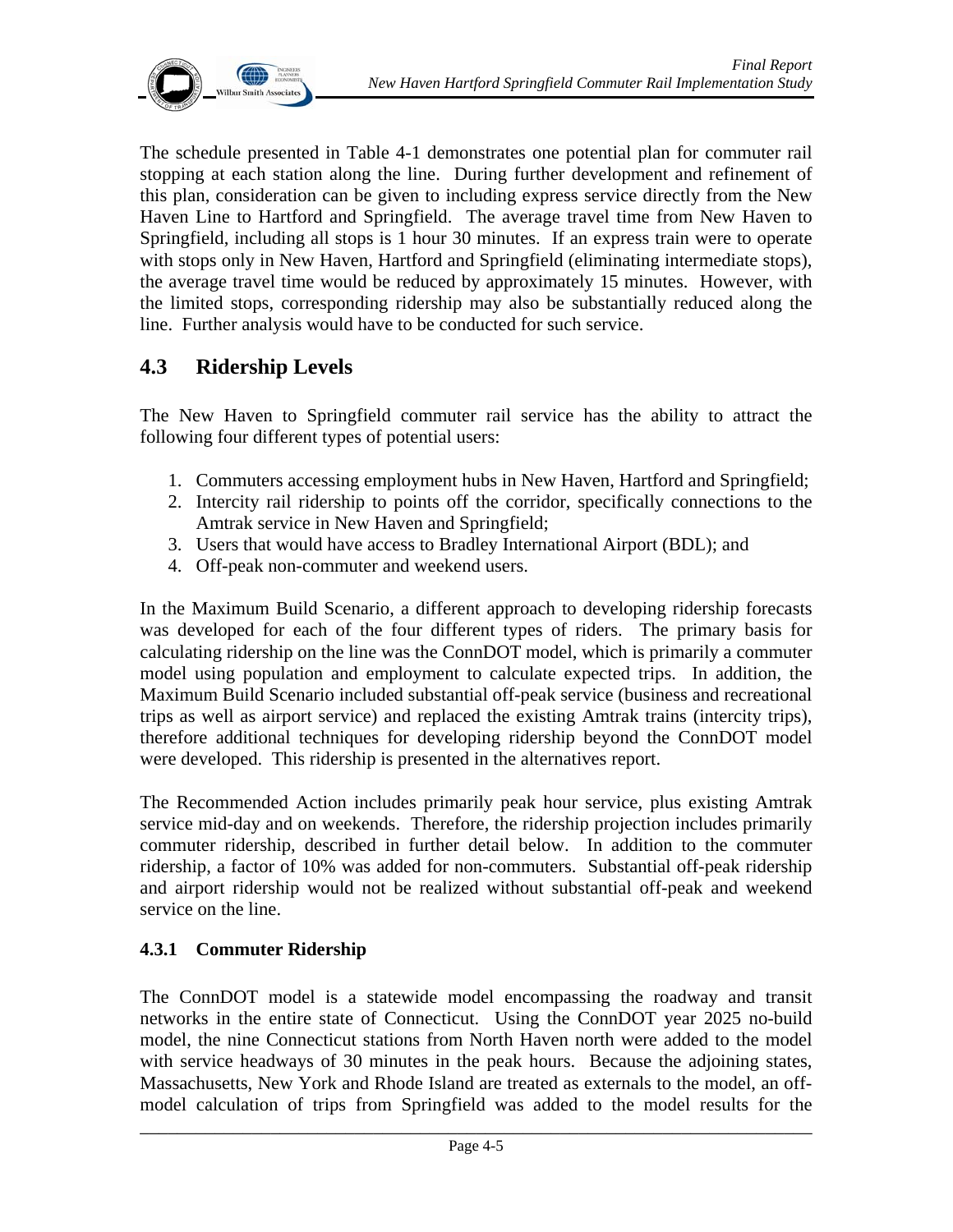

Springfield station. This off-model calculation was based on recently available Census 2000 Journey to Work town to town data, grown to reflect year 2025 population and employment. Expected rail capture rates were applied to the data to determine the number of trips from the Springfield station to the rest of the study area.

The results of the ConnDOT model and the out-of-state ridership evaluation indicate the year 2025 projected daily commuter ridership for the Recommended Action is 2,208 as compared to 1,606 for the Minimum Build Scenario and 3,440 for the Maximum Build Scenario. This projected ridership is higher than the Bi-State Alternatives due to the additional stations.

## **4.3.2 Total Weekday Ridership**

Using the adjusted commuter ridership from the ConnDOT model, a factor of 10% was added to account for non-commuter ridership on the line. The breakdown of total weekday ridership is shown in Table 4-2. The resulting Recommended Action weekday ridership by station is shown in Table 4-3, along with the boardings (ons) and alightings (offs) for the AM peak commuter trips. It is estimated that this new service scenario would generate 2,428 new weekday trips on the corridor without the existing Amtrak ridership, estimated at 616 trips (not including the Vermonter).

| Commuters                        | 2,208 |
|----------------------------------|-------|
| Off-peak (non-commuter)          | 220   |
| <b>Total New Trips</b>           | 2,428 |
| Amtrak (not including Vermonter) | 616   |
| <b>Total Trips</b>               | 3,044 |

**Table 4-2 Components of Total Weekday Ridership** 

The ridership projections presented in Table 4-2 and financial estimates developed for this Start-up implementation plan are based upon a rigorous evaluation process and a customized application of ConnDOT's Statewide Travel Model. However, in response to a concern by some stakeholders that these ridership projections may be conservative, additional analysis was conducted to identify a potential high range of ridership for the service. The resulting high range in ridership is 5,000 daily trips. This higher range is anecdotal and so would be viewed as an optimistic figure. Although there is a range in projected capture, the anticipated NHHS ridership and cost analysis in this plan is based upon the evaluation process derived from application of the ConnDOT Statewide Travel Model. It should be noted that this recommended service is to initiate commuter rail along this corridor and that the opportunity remains to enhance the initial service (with additional scheduled trains and stations) as the demand warrants and funding allows.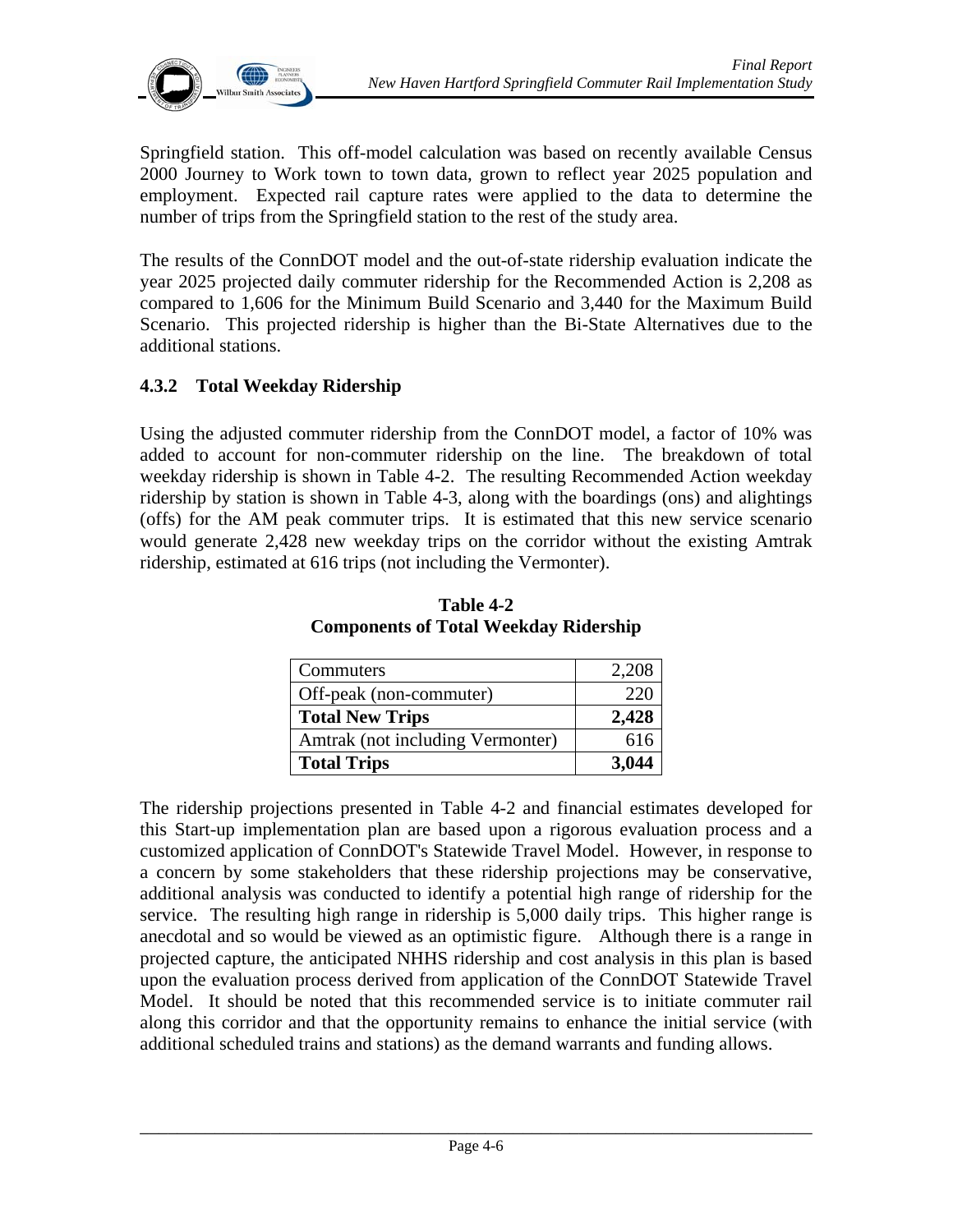

|                         | <b>AM Peak</b>     | <b>AM Peak</b>      | Total              |
|-------------------------|--------------------|---------------------|--------------------|
|                         | Commuter           | Commuter            | Weekday            |
|                         | <b>Station Ons</b> | <b>Station Offs</b> | <b>Station Ons</b> |
| New Haven Union / Metro | 8                  | 218                 | 249                |
| North / Shore Line East |                    |                     |                    |
| New Haven State Street  | 82                 | 139                 | 243                |
| North Haven             | 159                | 35                  | 213                |
| Wallingford             | 160                | 73                  | 256                |
| Meriden                 | 151                | 36                  | 206                |
| Berlin                  | 83                 | 40                  | 135                |
| Newington               | 22                 | 44                  | 73                 |
| Hartford                | 90                 | 378                 | 515                |
| Windsor                 | 75                 | 48                  | 135                |
| <b>Windsor Locks</b>    | 61                 | 19                  | 88                 |
| Enfield                 | 84                 | 49                  | 146                |
| Springfield             | 129                | 25                  | 169                |
| Total                   | 1,104              | 1,104               | 2,428              |

**Table 4-3 Recommended Action Weekday Ridership by Station** 

Source: Wilbur Smith Associates, Revised ConnDOT Model

# **4.4 Maintenance Facility**

The Recommended Action requires a new maintenance facility in the New Haven area to service the train sets. Discussions with Connecticut Department of Transportation and Amtrak officials maintaining the Shore Line East equipment in New Haven pointed to the need for a new facility, as the existing Shore Line East facility shared with Metro North cannot handle several more train sets as currently configured. A schematic of the facility is shown in Figure 4-13.

#### **4.4.1 Maintenance Facility Configuration**

Conceptually, the facility would include the following:

• A 1,700-foot siding off of the main line track where the rail service equipment would be stored overnight. This includes two switches off the main line. The facility itself would have three tracks: a 1,200-foot run through track linking with the siding and two stub-end tracks, totaling 1,500 track feet. This track arrangement would permit three train sets to be maintained without one blocking the other, and would also provide room for fleet expansion. Facility track feet would total 4,400 feet.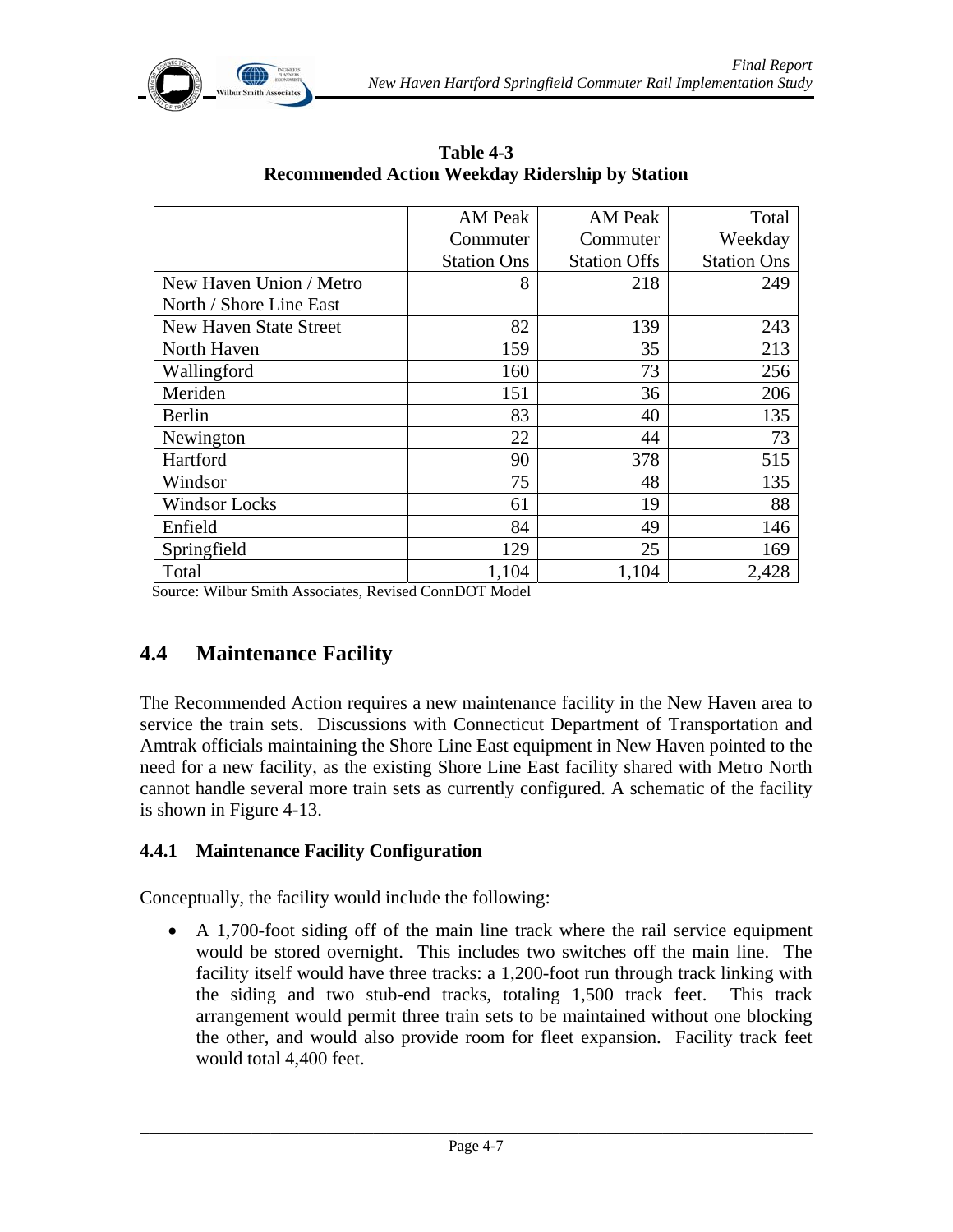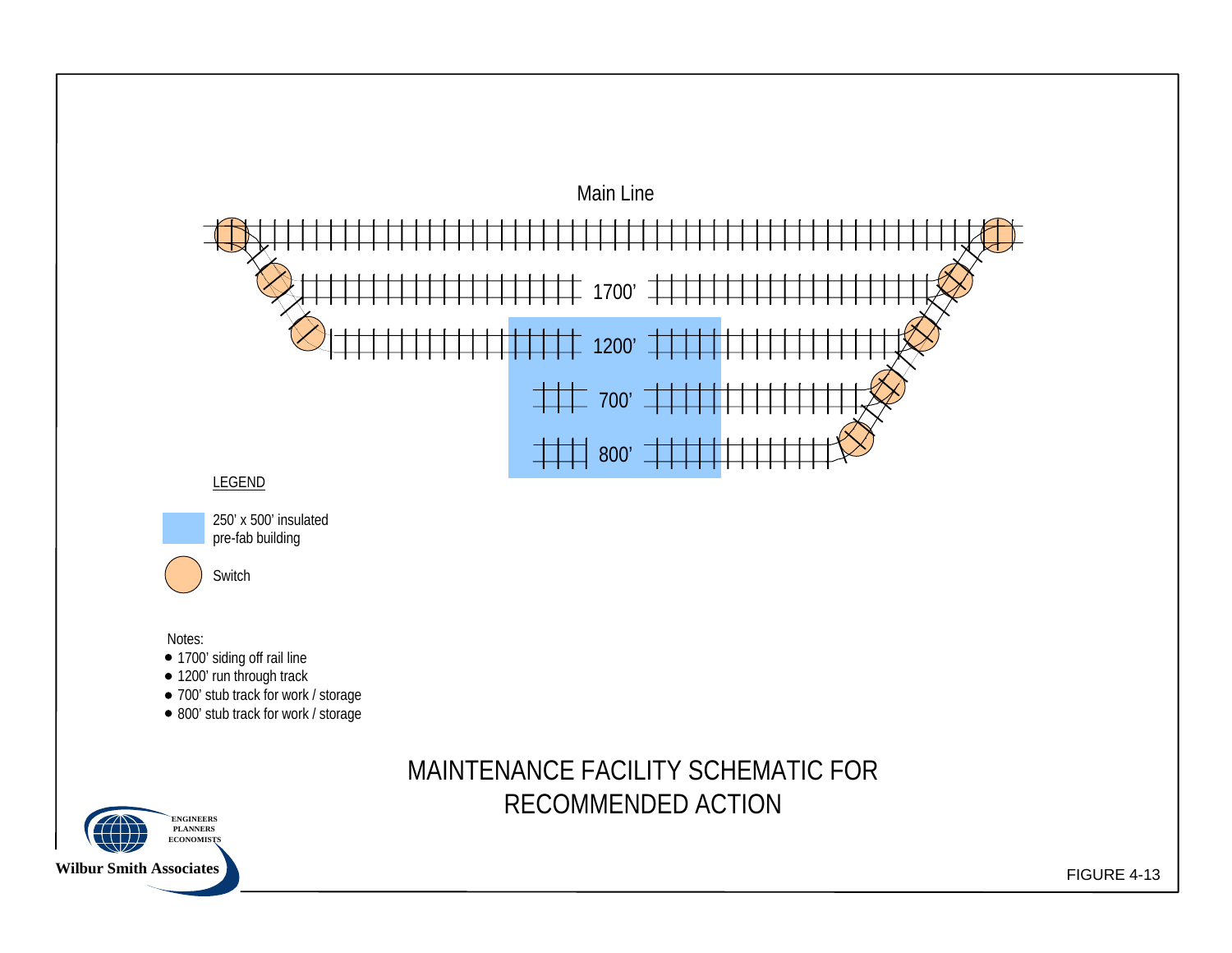

- The facility would include a 250-foot by 500-foot insulated prefabricated metal shop building with a cast in-place concrete floor, work bench/shop area, small office area and utility / restroom area.
- The area around the building would be paved, including a paved access road to the facility tracks. The areas on each side of and between the rails would also be paved to facilitate all weather vehicular access to the rail equipment.
- The site improvements around the facility including the building and surrounding yard area, access roads, and rail equipment tracks – would be illuminated.
- The maintenance facility would be furnished with the appropriate maintenance tools and necessary supplies and equipment for routine servicing and cleaning of the rail equipment including four 100-ton screw jacks, crane or hoist, and welding, grinding, bending and machining equipment and fueling facility. The facility would have its own electrical generator in case of a local power failure.
- The maintenance facility would be furnished with a 4x4 pickup for maintaining the parking areas and maintenance access areas.

## **4.4.2 Maintenance Facility Location**

The first consideration that was given to providing a maintenance facility was to consider existing facilities for both Metro North Railroad and Shore Line East service. Amtrak maintains trains for Shore Line East in a facility near New Haven's Union Station that is shared with Metro North (which uses that facility for car rebuilding). ConnDOT has indicated that Metro North's main railroad equipment maintenance facility for railroad equipment in New Haven is obsolete and undersized for the increasing scope and magnitude of its passenger railroad operations. Furthermore, according to Amtrak's head of Shore Line East maintenance operations, there is not enough room to accommodate the additional train sets that would be needed for a NH-H-S service. Metro North's activities are already constrained at this facility, and Amtrak's use of the facility is for three shifts, 24 hours a day. Even if this site had additional capacity for a NH-H-S rail maintenance facility, it would likely be incompatible with the proposed service's needs as the Metro North facility currently is used for maintaining electric equipment, and the NH-H-S train sets would be diesel sets. There is the future potential for Shore Line East service to be electric trains in the future (with diesel train sets transferred to the NH-H-S operation).

In ConnDOT's June, 2002 *Fleet Configuration Analysis* study for Metro North's New Haven Line, it was determined that a newly-available four-acre parcel adjacent to the New Haven yard at Union Station was the most appropriate location for a collection of new or enlarged Metro North maintenance facilities; alternate sites in East Bridgeport and Stamford for Metro North were also evaluated and did not contain adequate space.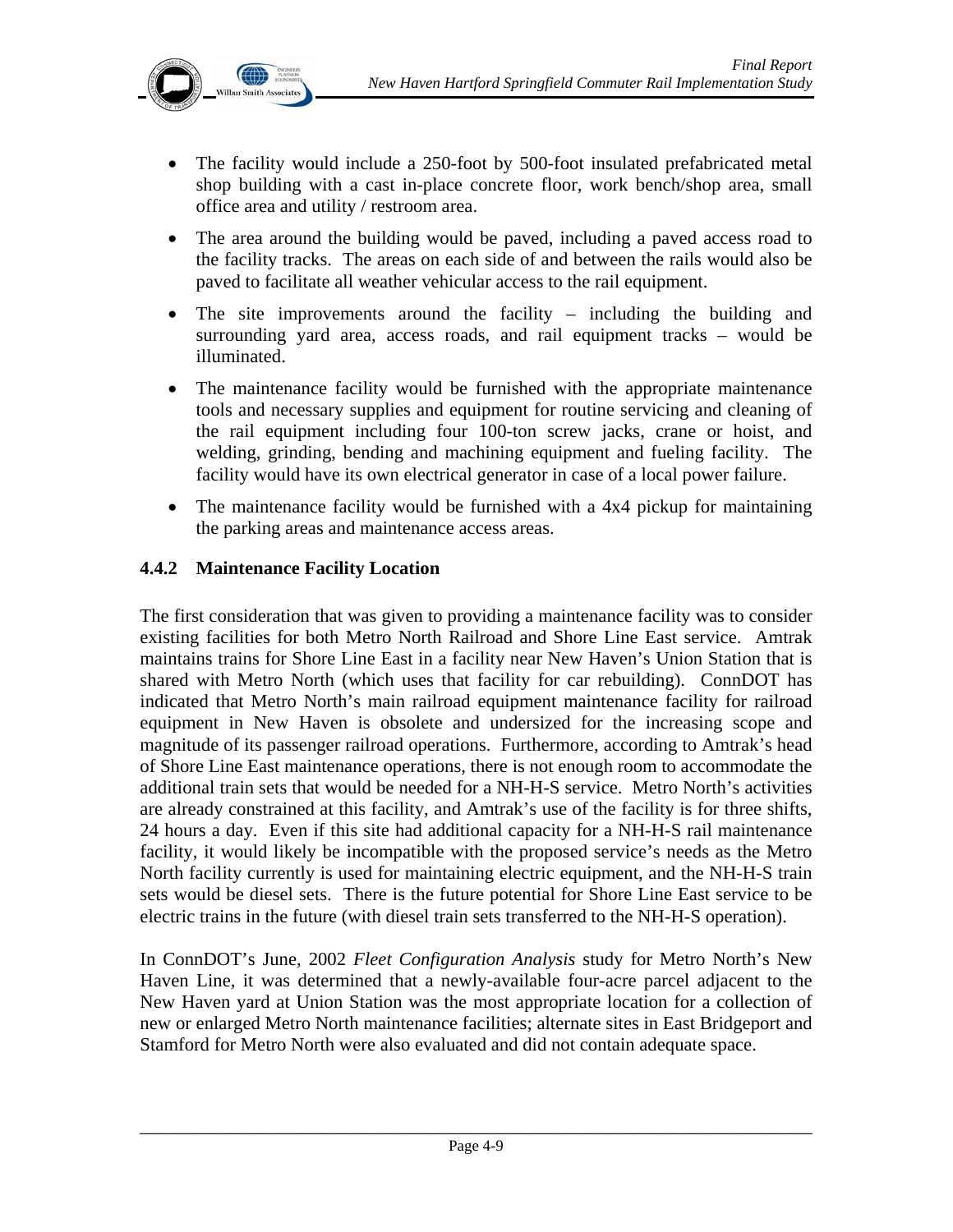

The Amtrak-owned Cedar Hill yard (described below) on the New Haven/Hamden/North Haven border was also considered for Metro North in that study, but it not meet Metro North's needs well for several reasons. First, Cedar Hill is two miles off of the end of Metro North service, which would increase operating costs. Also, for Metro North trains to access the yard, trains must cross a restricted single-track segment over an old bridge. Potential environmental cleanup costs were also cited. In addition, the Cedar Hill Yard is not served by overhead electrical catenary as is the Metro North line, and therefore, electrification would need to be extended to this site or else Metro North trains would need to be pulled into and out of the site.

All the sites considered for an NH-H-S maintenance facility were in the vicinity of New Haven for several reasons. First, this location offers the most flexibility to share trains with the SLE service if needed. Secondly, at the end of the line, the New Haven vicinity would minimize offline travel before or after maintenance activities. Finally, a site at the Springfield end was not considered desirable as ConnDOT has indicated that control of the maintenance operations of this facility should remain under their jurisdiction in Connecticut.

For the NH-H-S facility needs, an additional four-track area in the New Haven Union Station yard was considered, but Metro North uses that area for storage and has plans for a truck and wheel shop.

A field review was made of areas that could accommodate a maintenance facility south of Milepost 7 (Springfield Line bridge over Quinnipiac River in North Haven) with a preference for locations closer to New Haven. The evaluation considered the space needs for a maintenance facility. Three sites were identified, all of which had similar shortcomings concerning the cost of potential environmental remediation and distance from the New Haven Station requiring additional operating costs to transport vehicles to the maintenance facility. The following are the sites that were considered to have adequate room for a maintenance facility, shown in order of preference:

#### *Amtrak Cedar Hill Yard*

Heading north out of New Haven's Union Station, the Springfield line crosses the Mill River (milepost 1.48) and Mill River interlocking and then opens into a large area historically known as the Cedar Hill Yard. Cedar Hill was historically a major switching point in New England, comprising what is now Amtrak's operations on the New Haven – Hamden border, as well as what is now CSX's Cedar Hill Yard on its Middletown line, located across the Quinnipiac River, several miles north of New Haven (stretching as far north as Universal Drive and I-91 Exit 9 in North Haven). The Northeast Corridor line heading east towards Old Saybrook also diverges from these other two lines in this area.

The Amtrak portion of the Cedar Hill Yard runs between about Milepost 2.1 and Milepost 3.1. The rail yard appears to have a number of open areas that store lumber or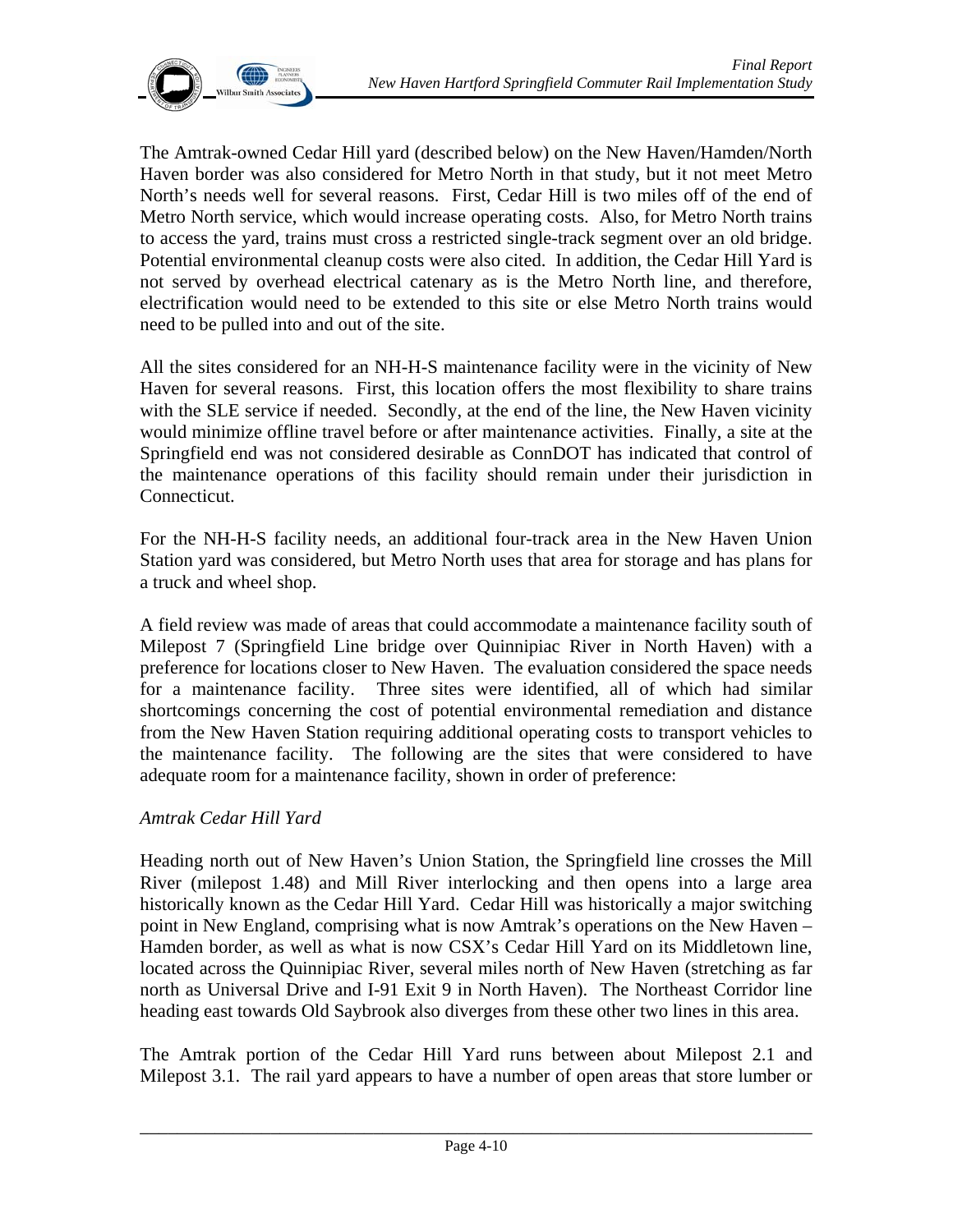

other bulk materials and could be reconfigured in some fashion to accommodate the maintenance facility.

A large petroleum storage tank farm is located on the north end of the yard, and just to the east of this area is an area away from the rest of the yard that follows a set of tracks (which joins back with the main Springfield Line further north). This is a substantial storage area for storing rail and ties. This area could likely accommodate a maintenance facility as well if the bulk materials could be relocated or more efficiently stored.

A previous study by ConnDOT evaluated the potential for siting a maintenance facility in the area of the Cedar Hill Yard. This study did not look at the CSX facility, only the existing Amtrak facility. Amtrak has indicated a willingness to sell this yard to ConnDOT under the condition that ConnDOT would take on the liability associated with contamination at the site (i.e., Amtrak is absolved on liability). Cleanup costs were estimated at \$7 million.

#### *CSX Cedar Hill Yard*

In addition to continuing northeast to Middletown, the CSX line also merges back into Amtrak's Springfield Line further north and therefore might serve as an alternative location for a maintenance facility if the Amtrak Springfield Line does not prove feasible. The CSX line diverges from the Springfield Line at the southern end of the Amtrak Cedar Hill Yard. There are piles of building supplies in this area between the Amtrak and CSX tracks, where Anastasio Trucking trans-loads materials from CSX. The Providence and Worcester Railroad also operates along these tracks.

At the north end, the CSX Cedar Hill Yard includes a bulk transfer facility, accessed in several locations off of Universal Drive in North Haven (Exit 9 off of I-91). South of the bulk transfer area is an expansive open stretch of straight track within low-lying land (probably mostly wetland) associated with the Quinnipiac River, visible in the distance from Interstate 91 between Exits 8 and 9. Aerial maps imply that this area historically had many more tracks than it does today, and much of it appears to have been disturbed, and likely filled to raise its elevation. Another issue of concern is that the New Haven landfill (at I-91 Exit 8) abuts this yard.

In general, the CSX Cedar Hill Yard in the bulk transfer area and/or the open areas to the south would appear to offer a substantial amount of room to accommodate a facility. Assuming the yard could be purchased by ConnDOT for NH-H-S services or the existing CSX use of the yard could be accommodated in conjunction with a new commuter rail maintenance facility, it is likely that the maintenance facility could be constructed within the existing "footprint" of filled and disturbed areas without affecting wetlands. It should be noted that similar contamination issues to the Amtrak yard could likely be present here, in part because of the rail operations, and also because the landfill.